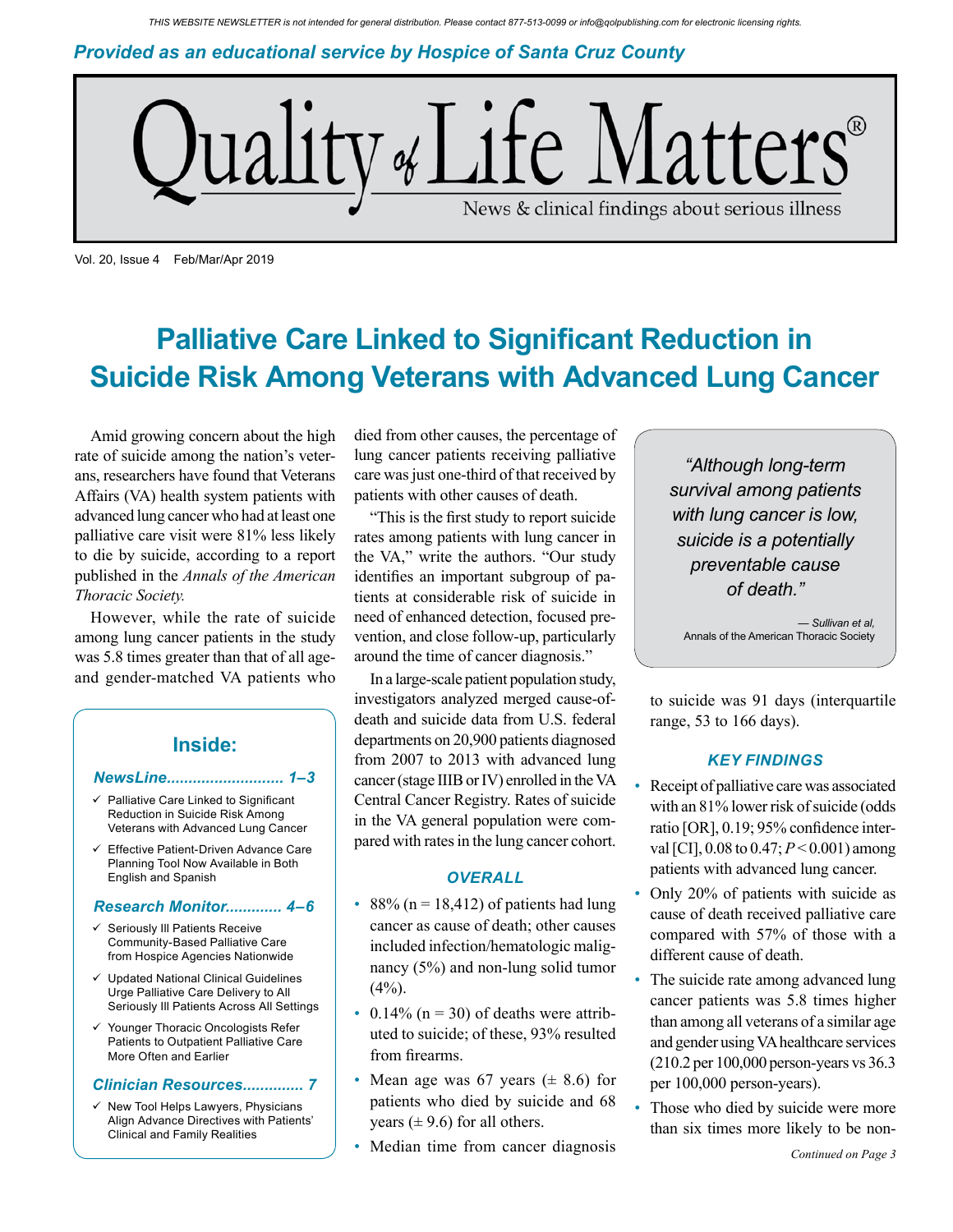# **NewsLine**

## **Effective Patient-Driven Advance Care Planning Tool Now Available in Both English and Spanish**

An easy-to-read advance directive (AD) coupled with a patient-directed, interactive, online advance care planning (ACP) program called PREPARE For Your Care substantially increased ACP documentation and patient engagement, without the need for additional clinician-level or system-level interventions, according to a report published in *JAMA Internal Medicine.*

Tested previously among patients in a VA medical center, the interactive tool had been found to be effective and was deemed comfortable to use and helpful by the patients. In this larger study, conducted in a general population of English and Spanish speakers in a community outpatient setting, the PREPARE program improved both documentation of patients' medical preferences and patients' engagement in the process.

"To our knowledge, this is the largest, most culturally diverse trial of patient-facing advance care planning interventions," says lead author Rebecca Sudore, MD, professor of medicine at the University of California, San Francisco Division of Geriatrics.

"This is important because historically, advance care planning rates have been very low among Spanish-speaking and diverse populations. These results suggest we can empower patients to plan for their future medical care in very scalable ways."

Investigators analyzed results of a randomized clinical trial conducted from 2014 to 2017 among 986 patients aged 55 years or older with two or more chronic or serious illnesses who were receiving care at one of four safety net, primary care clinics in San Francisco. Participants were randomized to either the AD-only arm or the AD plus PREPARE arm. Because of the benefits of ACP, all participants in both study arms received ACP materials.

## *OVERALL*

- Mean age of participants was 63.3 years; nearly one-third were women.
- 45.1% were Spanish speakers.
- More than one-half (51.3%) of participants reported their health as fair to poor.
- 39.7% had limited health literacy.
- Only 10% had documentation of ACP in their health records in the prior 12 months.

Using lay language in video stories and workbook-formatted questions, the interactive PREPARE program guides users *Continued on Page 3* 

through five planning steps for medical decision making, helping them to explore their wishes and learn how to discuss their preferences with loved ones and clinicians.

The values and wishes questions, when answered, generate an action plan unique to the user. The action plan includes a printable "Summary of Wishes" to keep and/or share, as well as links to PDF copies of legally binding ADs for nearly all states and the District of Columbia, all in both English and Spanish.

"Advance care planning is all about empowering patients to have a voice in their healthcare, to feel empowered to speak up about who they are as a person and what is most important in their life," says Sudore.

## *KEY FINDINGS*

- Participants in the PREPARE arm had a higher rate of ACP documentation at 15 months, either through legal forms or discussions documented in the medical record, compared with the AD-only arm  $(43.0\% \text{ vs } 32.0\%; P \le 0.001)$ .
- PREPARE participants also showed a greater increase over time in self-reported engagement in the ACP process than AD-only participants (98.1% vs 89.5%; *P* < 0.001).
- Ratings for ease of use and satisfaction were similarly high in both arms, although PREPARE was reported as significantly more helpful than the AD alone.
- There were no reported adverse events or changes in anxiety or depression scores in either arm.

## *COMMON BARRIERS TO ACP*

Clinician and health system barriers to engagement in ACP include time constraints and lack of resources, note the authors. Patient barriers can include limited health literacy and limited proficiency in English, especially when legalese is used in ADs. Among minorities, ACP can be complicated by lack of trust caused by a perception of bigotry and differing cultural views on decision making and patient autonomy.

"What most excites us about this study is that we were able to break down barriers to advance care planning by providing easyto-use resources that English- and Spanish-speaking older adults can use on their own," says Sudore, who is also a staff physician at the San Francisco Veterans Affairs Health Care System.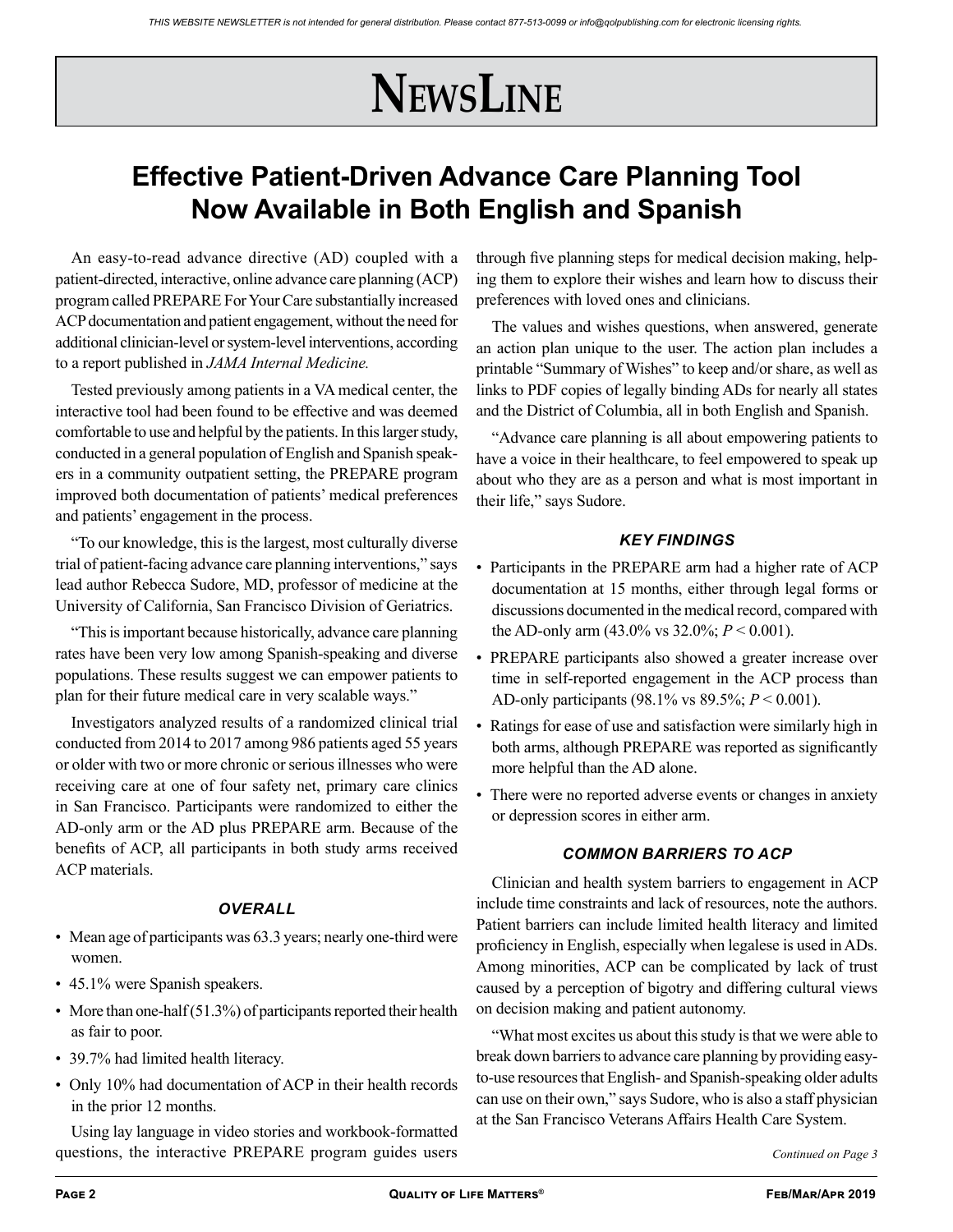# **NewsLine**

## **Palliative Care Linked to Significant Reduction in Suicide Risk Among Veterans with Advanced Lung Cancer (from Page 1)**

Hispanic white race than those who died of other causes (OR, 6.4; 95% CI, 1.53 to 26.9; *P* = 0.01).

"Patients with lung cancer, particularly advanced stage, suffer from significant physical and psychological symptom burden attributable to their disease," write the authors. "Palliative care offers an approach focused on reducing symptom burden and improving quality of life, which may influence suicide risk."

## *RISK FACTORS FOR SUICIDE AMONG LUNG CANCER PATIENTS INCLUDE:*

- High symptom burden
- Low physical functioning
- Lack of social support
- Depression, which can sometimes be linked to suicidal ideation

"Suicide is a significant national public health problem, especially among lung cancer patients and among veterans," says lead author Donald Sullivan, MD, assistant professor of medicine, Oregon Health and Science University, Portland.

The psychological impact of a cancer diagnosis, especially

a diagnosis of lung cancer, which can cause patients to feel stigmatized by having an illness often considered self-inflicted, can sometimes be overlooked, notes Sullivan. "As a result, manifestations of this impact — like social isolation, depression, and anxiety — can go undiagnosed and untreated."

The current study was an exploratory analysis, Sullivan notes, but further research in the form of a randomized trial would require an extremely large population, due to the incidence of suicide, and would likely take years to complete.

"We really can't afford to wait for more data," Sullivan says. "I would like to see more efforts to screen and treat comorbid psychological illness among patients with lung cancer for which there is good evidence. I also believe more efforts are needed to integrate palliative care earlier in the lung cancer treatment paradigm."

*Source: "Incidence of Suicide and Association with Palliative Care among Patients with Advanced Lung Cancer,"* Annals of the American Thoracic Society; *November 2018; 15(11):1357*–*1359. Sullivan DR, Forsberg CW, Golden SE, Ganzini L, Dobscha SK, Slatore CG; Oregon Health and Science University and Veterans Affairs Portland Health Care Systems, both in Portland, Oregon.*

## **Advance Care Planning Tool (from Page 2)**

"We were able to do this by co-creating materials with and for diverse patients and without the need for additional clinical or healthcare system input."

The gains in ACP documentation observed in both this trial and the earlier one "are likely the result of a combination of novel health communication components of the patient-directed, interactive, online PREPARE program" with its theory-based content designed to enhance self-efficacy and readiness, notes Sudore.

## *THE PREPARE STEPS INCLUDE:*

- Choose a Medical Decision Maker
- Decide What Matters Most in Life
- Choose Flexibility for Your Decision Maker
- Tell Others about Your Wishes
- Ask Doctors the Right Questions Each step includes succinct explanations for the reason this

step is important and suggestions for what the user should do and how to do it, including brief questions to elicit the user's values or preferences, followed by tips on what needs to be said, to whom, and how to say it. For instance, in the section covering how to talk to one's physician, patients are encouraged to ask about treatment risks, benefits, and alternative options, as well as "what your life will be like after starting treatment."

The PREPARE tool can be accessed free of charge at: **https:// prepareforyourcare.org.**

*Source: "Engaging Diverse English- and Spanish-Speaking Older Adults in Advance Care Planning: The PREPARE Randomized Clinical Trial,"*  JAMA Internal Medicine; *Epub ahead of print, October 29, 2018; DOI: 10.1001/jamainternmed.2018.4657. Sudore RL et al; Divisions of Geriatrics and General Internal Medicine, Department of Medicine; Departments of Epidemiology & Biostatistics and Psychiatry, University of California, San Francisco; Geriatrics, Palliative, and Extended Care, San Francisco Veterans Affairs Health Care System; Northern California Institute for Research and Education; Center for Vulnerable Populations, Zuckerberg San Francisco General Hospital, all in San Francisco.*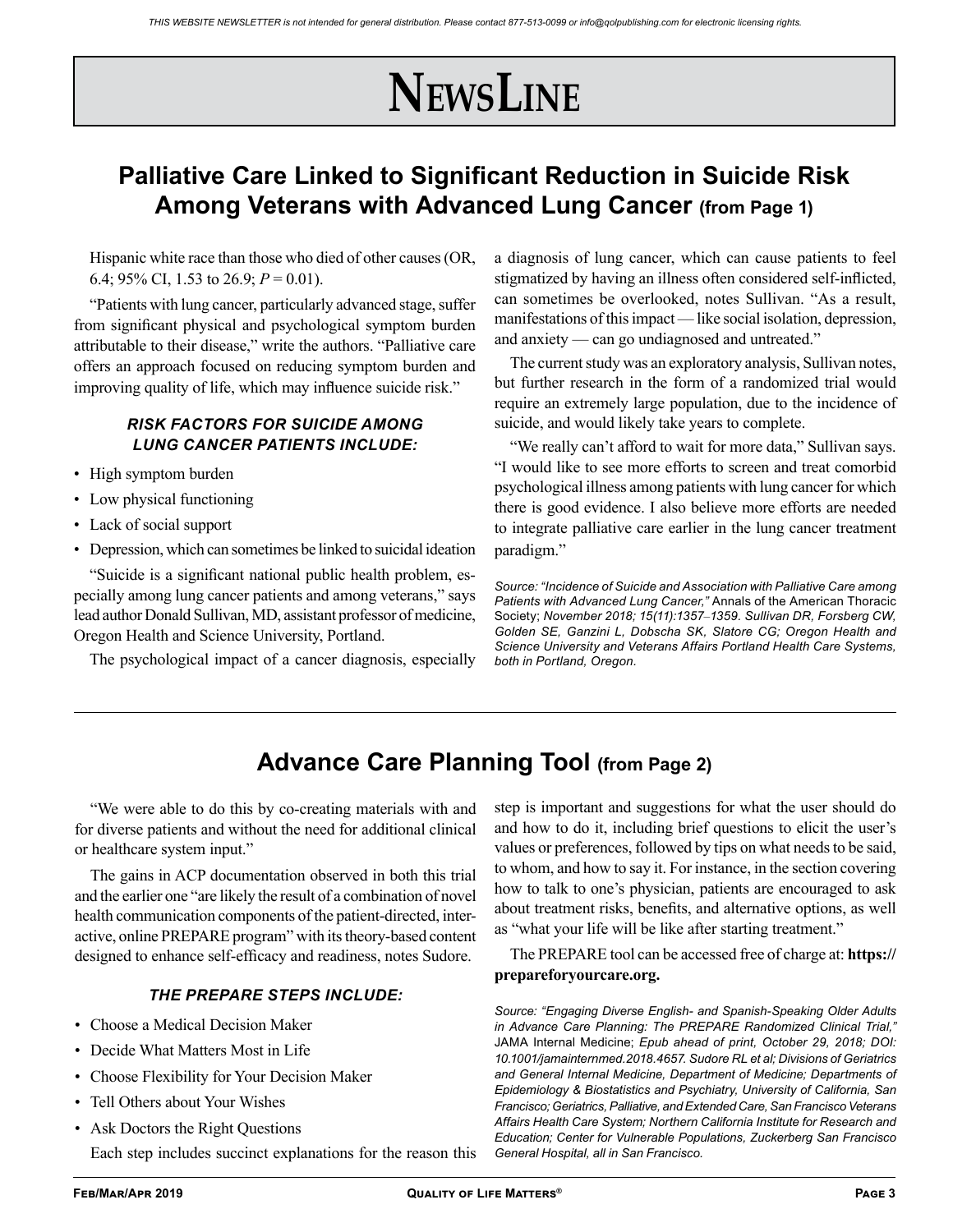# **RESEARCH MONITOR**

## **Seriously Ill Patients Receive Community-Based Palliative Care from Hospice Agencies Nationwide**

Most hospice member organizations responding to a recent survey reported they are involved in either providing  $(53\%)$ or preparing to provide (35%) palliative care for seriously ill patients in the community setting — as a service separate and distinct from their hospice line of service, according to a report from the National Hospice and Palliative Care Organization (NHPCO).

"As the seriously ill population grows exponentially, so does the need for community-based palliative care, and we know that our members are offering these needed services throughout the country," says NHPCO president and CEO Edo Banach, JD.

To determine how the national organization might best support its members in developing, sustaining, and expanding their formalized palliative care programs, the NHPCO conducted its Palliative Care Needs Survey from June to July 2018, releasing the results in November. Responses concerning palliative care services were received from 347 members across 48 states.

## *OVERALL*

- 88% of respondents indicated involvement in communitybased palliative care.
- More than one-half (53%) of facilities reported they currently provide palliative care, while 35% are in the process of developing a formal program.
- More than 70% of these palliative care programs have been in effect for three or more years.
- 63% of programs served 101 or more palliative care patients in 2017; 29% served 501 to 5,000 patients.
- The number of palliative care patients served by a single facility during 2017 ranged from a low of two to a high of 5,000. The mean number of palliative care patients served by a facility was 635.
- More than 85,153 seriously ill patients were served in 2017 by one of the NHPCO-member palliative care programs.

The model of palliative care delivered by their members' programs closely mirrors that of hospice, notes the report, although the focus is different, because patients can receive palliative care concurrently with curative care, for any length of time, and at any point in their illness trajectory.

Nevertheless, both models of care provide "holistic care provided to the patient and family by an interdisciplinary team supporting symptom and medication management, goals of care discussions, advance care planning, and care coordination."

Most member programs providing palliative care reported their core team consisted of, at a minimum, a physician, nurse practitioner, and social worker. Teams often also included a chaplain and registered nurse. The majority of physicians (67%) were certified in palliative care, with 38.3% of nurse practitioners and 37.6% of registered nurses also having such certification.

## *SERVICES PROVIDED BY CURRENT HOSPICE PROGRAMS INCLUDE:*

- Goals of care discussions (86.3%)
- Symptom management (85.8%)
- Patient/family education (85.8%)
- Comprehensive assessment (81.4%)
- Advance care planning (83.1%)
- Care coordination and transition management (77.6%)
- Medication management (75.9%)

The primary locations for palliative care services provided by NHPCO members in 2017 were community-based, delivered in the patient's home, an assisted care facility, or long-term care facility. Other care settings included hospitals, clinics, and state-run veterans' homes.

The most frequently cited barrier by survey participants was lack of accurate understanding of palliative care, not only among patients and their families, but also among referring providers.

## *TOOLS AND RESOURCES*

The NHPCO is currently developing tools and resources to support its members' programs and to help them address challenges, with the goal of expanding access to community-based palliative care services nationally for seriously ill patients and their families.

The organization also strongly urges its members to familiarize themselves with the most recent edition of the National Consensus Project (NCP) Clinical Practice Guidelines for Quality Palliative Care. *[See page 5.]*

The NCP Guidelines are used by accrediting organizations, notes the NHPCO report, and provide structure to agencies delivering palliative care. However, more education on the importance and value of these guidelines may be needed, as the survey found that while most palliative care providers use the guidelines, 32% are uncertain about or unfamiliar with them.

The survey report is available at **www.nhpco.org.**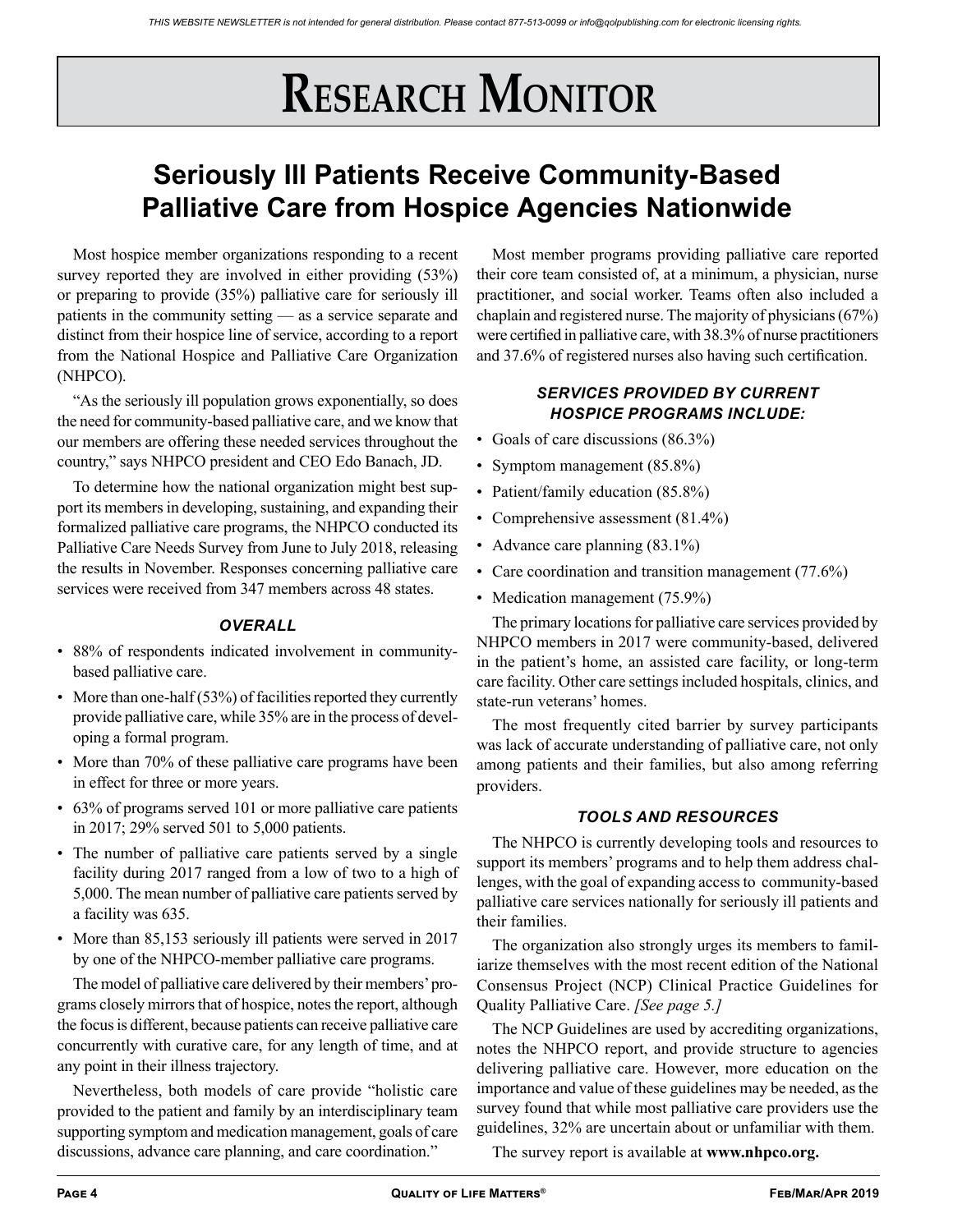# **RESEARCH MONITOR**

## **Updated National Clinical Guidelines Urge Palliative Care Delivery to All Seriously Ill Patients Across All Settings**

Newly updated clinical guidelines for quality palliative care call for "a seismic shift in the delivery of this specialized care" by urging all healthcare professionals and organizations to integrate palliative care into the services they provide for all patients with serious illness, regardless of age, diagnosis, prognosis, or care setting.

"Patients of all ages, living in all areas of the country, have unmet care needs that cause a burden on families and the U.S. healthcare system," states the document, released in October 2018 by the National Coalition for Hospice and Palliative Care (NCHPC). "Individuals who are seriously ill need care that is seamless across settings, can rapidly respond to needs and changes in health status, and is aligned with patient-family preferences and goals."

Entitled "National Consensus Project Clinical Practice Guidelines for Quality Palliative Care, 4th Edition" (NCP Guidelines), the guidelines were first published in 2004, with periodic updates as palliative care continued to grow and evolve. The latest edition has been endorsed by more than 80 major professional and health advocacy organizations.

The guidelines aim to promote greater access to high-quality palliative care by encouraging and guiding healthcare organizations and clinicians (including non-palliative care specialists) to integrate palliative care principles and best practices — based on evidence-based processes and consensus recommendations — into their routine assessment and care of their seriously ill patients.

"We realize it may be overwhelming for providers to offer palliative care if they haven't previously," says NCP steering committee co-chair Betty Ferrell, PhD, MA. "That's why the guidelines provide extensive real-world practice examples to illustrate what quality palliative care can

and should look like in the community."

## *KEY FEATURES OF PALLIATIVE CARE*

- Appropriate at any stage of serious illness, to be provided concurrently with curative/life-prolonging treatments
- Provided based on need, not prognosis
- Offered in all care settings
- Focused on what the patient and family/ caregiver deem most important and on providing relief from the symptoms and stress of serious illness
- Holistic in nature, delivered by a multidisciplinary team at the specialist level

The guidelines are presented in an arrangement of eight domains. How best to apply these guidelines is open to healthcare organizations and practices to decide, based on their patient populations and care settings. Palliative care is "not setting-specific;" it is available "across and between care settings," notes NCP.

## *EIGHT KEY DOMAINS OF PALLIATIVE CARE*

- Structure and processes of care
- Physical aspects of care
- Psychological and psychiatric aspects of care
- Social aspects of care
- Spiritual, religious, and existential aspects of care
- Cultural aspects of care
- Care of patients nearing the end of life
- Ethical and legal aspects of care

Each domain is organized into guideline criteria for each of the many outlined elements, plus sections describing clinical implications and necessary skills, as well as several practice examples of how palliative care programs were developed and/or integrated into settings such as a home-based primary care practice, a small

rural hospital, or a community hospice. An appendix offers a list of tools and resources for each palliative care domain.

## *DOMAIN SECTIONS INCLUDE:*

- Guideline Criteria
- Clinical and Operational Implications
- Essential Palliative Care Skills Needed by All Clinicians
- Key Research Evidence
- Practice Examples

The 4th edition has been expanded to include five new themes that have been added, according to their relevance, to the eight key domains.

## *THESE NEW THEMES INCLUDE:*

- **Comprehensive assessment:** Descriptions of the elements of a comprehensive assessment to determine needs and priority goals
- **Family needs:** Discussion of assessment of support and education needs of families and caregivers
- **Coordination:** Emphasis on the essential role of care coordination, especially during care transitions
- **Cultural awareness:** Expansion of culturally inclusive care as part of each domain
- **Communication:** Emphasis on communication — both within the care team and family unit as well as with other clinicians and providers of community resources — as a prerequisite of quality care

Other changes from previous editions include an emphasis on community-based resources and providers, greater attention to anticipatory as well as post-death grief, and greater emphasis on continuity of palliative care during ongoing care,

*Continued on Page 6*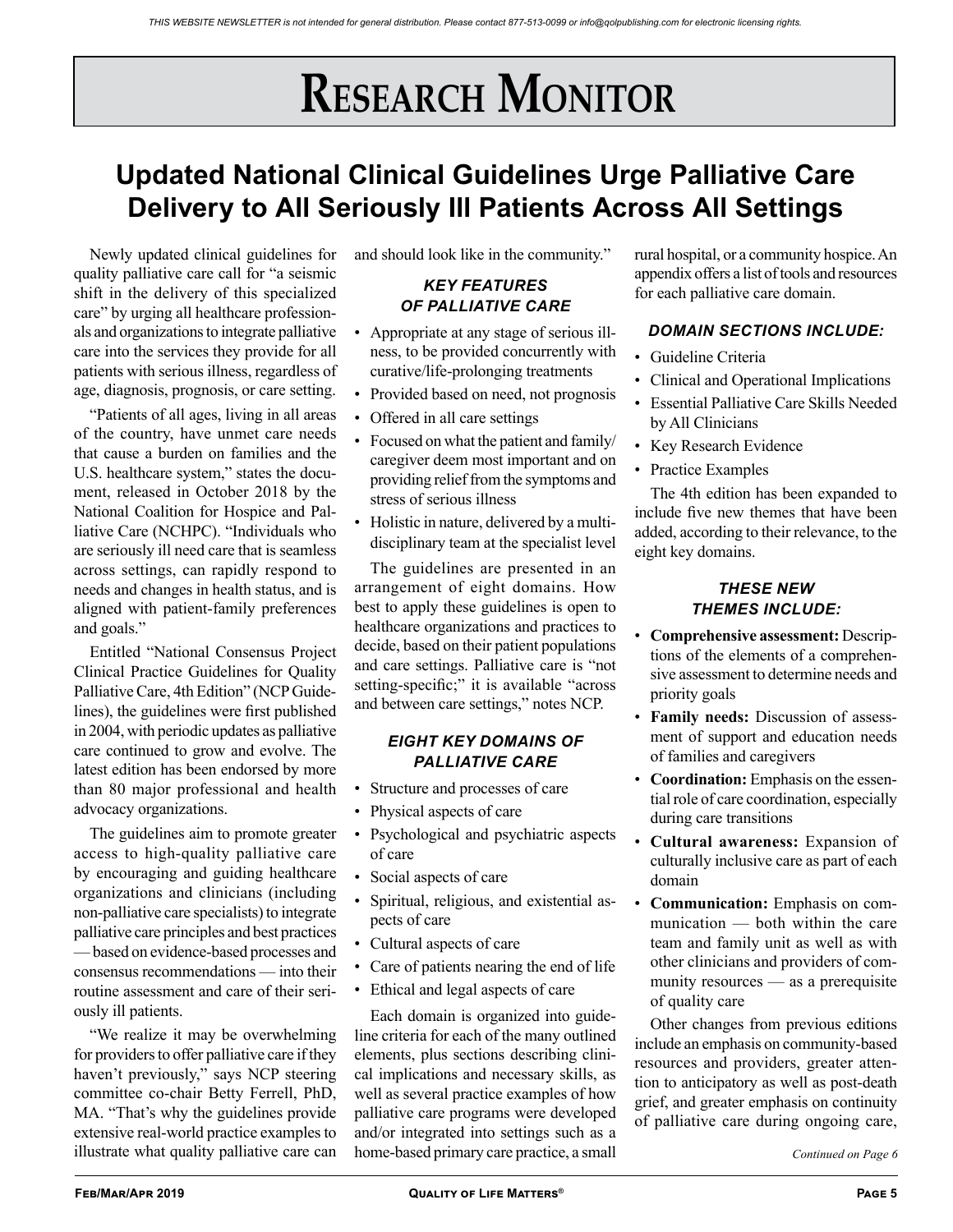## **Research Monitor**

## **Younger Thoracic Oncologists Refer Patients to Outpatient Palliative Care More Often and Earlier**

Approximately one-quarter of patients with advanced thoracic cancer received outpatient referrals to palliative care at a large cancer center, with wide, oncologistlevel variation in the pattern of referral. Those oncologists with a higher proportion of referrals were more likely to be younger than their peers and to refer patients earlier in the disease course, according to a report published in *The Oncologist.*

"[O]ncologist age was independently associated with higher rates of outpatient palliative care referral after adjusting for established patient-related variables," write the authors. "Our preliminary findings highlight the role that oncologists have in facilitating timely palliative care access and potential strategies to improve referral through clinician education and standardized care pathways."

Investigators analyzed data on 1,642 consecutive adult patients (median age, 65 years) with advanced thoracic malignancies (defined as advanced, metastatic, or recurrent lung cancer or mesothelioma) cared for at the University of Texas MD Anderson Cancer Center in Houston from 2007 to 2012. Patients were followed by the institution throughout the entire disease trajectory until their deaths.

Thoracic medical oncologists in the study ( $n = 26$ ) were classified into two groups, using median frequency of referral as a cutoff: high-referring oncologists (median proportion of referral, 37%) and low-referring oncologists (median proportion of referral, 24%). Outpatient rather than inpatient palliative care referral was studied "because this is the only setting to facilitate timely referral," note the authors.

"Among the different branches of palliative care services, outpatient clinics are essential to facilitate timely access and are associated with better outcomes than inpatient palliative care," the authors report, referencing findings from their previous research.

### *OVERALL*

- 27% of decedents had an outpatient palliative care referral; 29% had an inpatient referral; and 44% had no referral before death.
- 85% of patients were diagnosed with non-small cell lung cancer.
- 46% were female.
- 70% were of non-Hispanic white race; 17% were black.

• Median time from initial oncology consult to death was 318 days.

## *KEY FINDINGS*

- The proportion of patients referred per oncologist varied widely, ranging from 9% to 45%; median referral rate was 30%.
- High-referring oncologists were significantly younger than low-referring oncologists (aged 45 years vs 56 years).
- High referrers were also significantly more likely to refer patients earlier (median interval from oncology consult to palliative care consult, 90 days vs 170 days), and to refer those patients without metastatic disease (7% vs 2%).

"The findings highlight the role of education to standardize palliative care access and imply that outpatient palliative care referral is likely to continue to increase with a shifting oncology workforce," the authors conclude.

*Source: "Pattern and Predictors of Outpatient Palliative Care Referral Among Thoracic Medical Oncologists,"* The Oncologist; *October 2018; 23(10):1230*–*1235. Hui D, Bruera E, et al; Department of Palliative Care, Rehabilitation and Integrative Medicine, University of Texas MD Anderson Cancer Center, Houston.*

## **Updated National Clinical Guidelines (from Page 5)**

whether or not the patient is followed by a specialist-level care team.

While palliative care has been traditionally provided by specially trained interdisciplinary teams, patient access to such specialized care is not always available. Thus, "reliable access to palliative care in community-based settings is essential," state the guidelines. The NCP encourages all healthcare professionals caring for patients with serious illness to incorporate these palliative care principles and best practices into their routine care provision.

Therefore, the guidelines are intended to assist not only specialty palliative care and hospice practitioners and teams, but much more broadly, primary care and specialist physician practices, health systems, cancer centers, dialysis units, long-term care and assisted living facilities, Veterans Health Administration providers, home health and hospice agencies, prisons, and other

care providers.

Members of the NCHPC include the American Academy of Hospice and Palliative Medicine, the Center to Advance Palliative Care, the Hospice and Palliative Nurses Association, and the National Hospice and Palliative Care Organization.

A copy of the NCP Guidelines is available at **http://www.nationalcoalitionhpc. org/ncp.**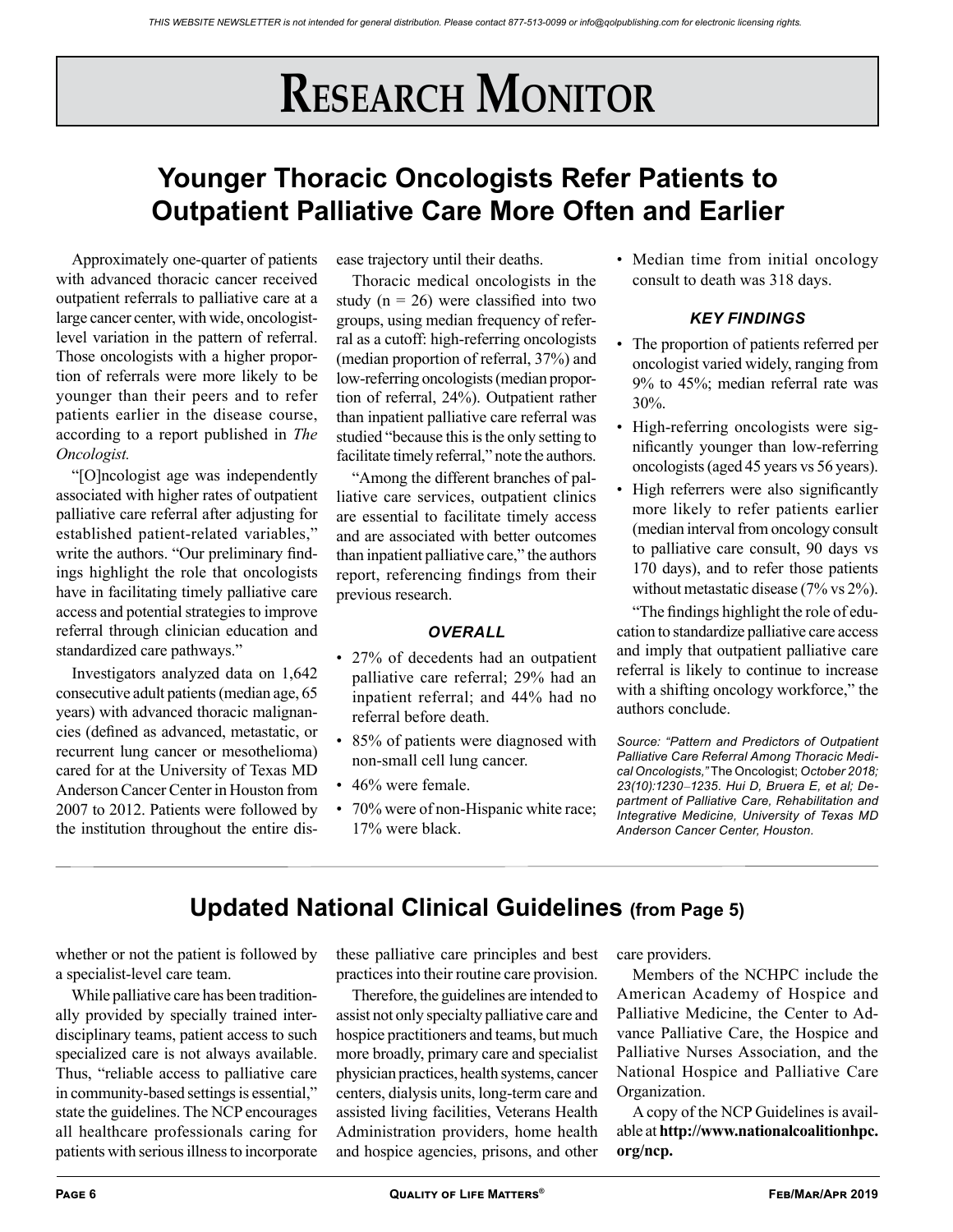# **Clinician Resources**

## **New Tool Helps Lawyers, Physicians Align Advance Directives with Patients' Clinical and Family Realities**

A free online tool released by the American Bar Association (ABA) is designed to help lawyers, physicians, and other healthcare professionals understand and effectively communicate the medical care preferences of their clients/patients with serious illness as they navigate the advance care planning (ACP) process.

The 11-page guide, entitled "Advance Directives: Counseling Guide for Lawyers," urges greater coordination of ACP efforts between lawyers and medical providers, and is the collaborative work of a multidisciplinary group of experts from the ABA Commission on Law and Aging, the American Academy of Hospice and Palliative Medicine, and others.

Studies have shown that people discuss creating advance directives (ADs) with both their physicians and their lawyers, notes the ABA. "However, the two professions see the planning through a different lens. The guide provides guidance that allows lawyers to craft advance care directives that align with the clinical realities of family situations that clients may face."

## *INCLUDED IN THE GUIDE*

- **Description of eight principles of ACP:** Two principles covered are the importance of approaching ACP as an ongoing process that occurs over time through all stages of health and illness, as well as the importance of seeking to identify a person's values and wishes through "reflection, discussion, and communication." When a patient has a serious illness, the guide recommends, "For advanced illness, medical providers should consider introducing palliative care options, and the option of providing medical orders such as Physician's Orders for Life Sustaining Treatment (POLST) to ensure the individual's wishes are translated by medical professionals into actionable medical orders."
- **Step-wise checklist for lawyers:** The checklist prepares lawyers for the first meeting and the discussion on how to choose a proxy. It also helps lawyers talk with their clients about why ACP is important; encourage individuals with serious, progressive illness to discuss medical orders with their physicians; and advise their clients what to do after the AD is signed.
- **Sample cover letter:** The cover letter will accompany the completed AD when it is forwarded to the patient's primary care and other key physicians, who are encouraged to review the AD with the patient, address any unclear or unresolved medical options, and enter the directive into the medical record.
- **ACP resource list:** Resources include website links to free planning tools and palliative care information for patients, their families, and proxies, as well as guides to holding ACP discussions for law and healthcare professionals.
- **Sidebar tips:** Tips provide further insights, such as the AD "is only as strong as the thought and discussion it is based on," and caution against generating an overly long AD, because "clinical experience suggests that the longer it is, the less likely it will be consulted."

A PDF of the guide is available free of charge at **www.americanbar.org/content/ dam/aba/administrative/law\_aging/lawyers-ad-counseling-guide.pdf.**

## **End-of-Life Care Websites**

American Academy of Hospice and Palliative Medicine *www.aahpm.org*

American Hospice Foundation *www.americanhospice.org*

Information and Support for End-of-Life Care from the National Hospice and Palliative Care Organization *www.caringinfo.org*

Center to Advance Palliative Care *www.capc.org*

The EPEC Project (Education in Palliative and End-of-Life Care) *www.epec.net*

Palliative Care Fast Facts and Concepts, a clinician resource from the Palliative Care Network of Wisconsin *www.mypcnow.org/fast-facts*

Hospice and Palliative Nurses Association *www.hpna.org*

> Hospice Foundation of America *www.hospicefoundation.org*

Medical College of Wisconsin Palliative Care Program *www.mcw.edu/departments/palliativecare-program*

> National Hospice & Palliative Care Organization *www.nhpco.org*

Division of Palliative Care Mount Sinai *www.stoppain.org*

Promoting Excellence in End-of-Life Care *www.promotingexcellence.org*

#### *Quality of Life Matters®* **is a registered trademark of Quality of Life Publishing Co.**

**© 2019 by Quality of Life Publishing Co.** All rights reserved. No part of this newsletter may be reproduced without prior permission of the publisher.

For reprint requests or questions, contact 877-513-0099, info@QOLpublishing.com.